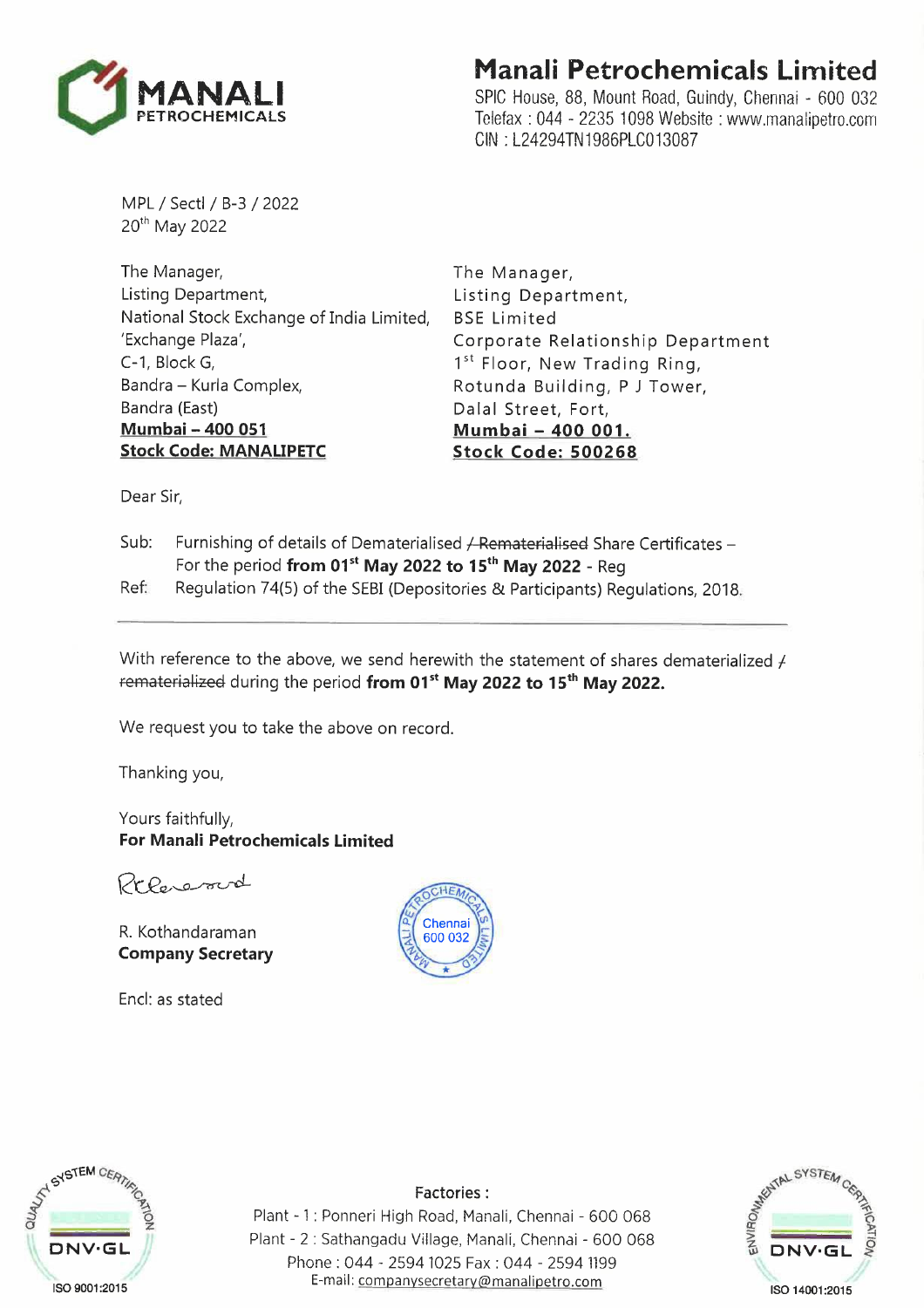| <b>MANALI PETROCHEMICALS LIMITED</b>                              |                |                   |                |               |             |                       |                                                                   |             |
|-------------------------------------------------------------------|----------------|-------------------|----------------|---------------|-------------|-----------------------|-------------------------------------------------------------------|-------------|
| LIST OF DEMATTED FOLIOS FROM 01.05.2022 TO 15.05.2022 NSDL & CDSL |                |                   |                |               |             |                       |                                                                   |             |
| <b>FOLIO</b>                                                      | <b>CERT NO</b> | <b>DIST FROM</b>  | <b>DIST TO</b> | <b>SHARES</b> | <b>TYPE</b> | <b>CONF DATE</b>      | <b>NAME</b>                                                       | <b>MODE</b> |
| C0145887                                                          | 129479         | 80209582          | 80209731       | 150           | A           | 2-May-22              | <b>RAJ KUMAR SHARMA</b>                                           | <b>NSDL</b> |
| C0076034                                                          | 49054          | 79510357          | 79510506       | 150           | Α           | $5-May-22$            | VIJAYA MAHENDRAN                                                  | <b>NSDL</b> |
| C0145904                                                          | 129510         | 82650907          | 82651056       | 150           | A           | $5-May-22$            | VIRUBEN MAHESHBHAI SHAH                                           | <b>NSDL</b> |
| C0145908                                                          | 123833         | 80830582          | 80830731       | 150           | Α           | $5-May-22$            | FALGUNI SANJAY GANDHI\INDIRA MOHANBHAI BHUTA                      | <b>NSDL</b> |
| C0145906                                                          | 129512         | 79155007          | 79155156       | 150           | A           | $5-May-22$            | SANJIV VITTHAL JAWDEKAR                                           | <b>NSDL</b> |
| C0145900                                                          | 129507         | 81528382          | 81528531       | 150           | A           | 5-May-22              | <b>SHAILA NALIN PARIKH</b>                                        | <b>NSDL</b> |
| C0145900                                                          | 129506         | 29094194          | 29094943       | 750           | Α           | 5-May-22              | <b>SHAILA NALIN PARIKH</b>                                        | <b>NSDL</b> |
| C0145900                                                          | 129505         | 79472257          | 79472406       | 150           | Α           | 5-May-22              | SHAILA NALIN PARIKH                                               | <b>NSDL</b> |
| C0038821                                                          | 38816          | 36579674          | 36579973       | 300           | Α           | $5-May-22$            | HUBERT PEREIRA                                                    | <b>NSDL</b> |
| C0145901                                                          | 129508         | 34861351          | 34861650       | 300           | A           |                       | 5-May-22   A T SESHADRI                                           | <b>NSDL</b> |
| C0124167                                                          | 91853          | 88779284          | 88780033       | 750           | Α           |                       | 6-May-22   INDRAVADAN PUNAMCHAND SHAH\SAROJBEN INDRAVADAN SHAH    | <b>NSDL</b> |
| A0070126                                                          | 8145           | 28084706          | 28084855       | 150           | Α           |                       | 10-May-22   INDRA KUMARI\RAGHUNATH D R                            | <b>NSDL</b> |
| B0019531                                                          | 13978          | 29425664          | 29425963       | 300           | Α           |                       | 10-May-22 JYOTI PURSHOTAM MADHWANI\PURSHOTAM KISHINCHAND MADHWANI | <b>NSDL</b> |
| C0100044                                                          | 70843          | 83195857          | 83196006       | 150           | A           |                       | 10-May-22   MANJU KHANDELIA\SURESH KUMAR KHANDELIA                | <b>NSDL</b> |
| C0101422                                                          | 72062          | 83458807          | 83459106       | 300           | Α           |                       | 10-May-22   MANJU KHANDELIA SURESH KUMAR KHANDELIA                | <b>NSDL</b> |
| C0101863                                                          | 72458          | 83549407          | 83549706       | 300           | A           |                       | 10-May-22 MANJU KHANDELIA\SURESH KUMAR KHANDELIA                  | <b>NSDL</b> |
| C0145832                                                          | 129390         | 84000757          | 84001056       | 300           | A           |                       | 10-May-22 SWATI VINOD SURANA                                      | <b>NSDL</b> |
| C0130512                                                          | 92416          | 88940597          | 88940896       | 300           | Α           |                       | 10-May-22   NELANUTHULA VENKATA RAMA SOMAYAJI                     | <b>NSDL</b> |
| B0049861                                                          | 18562          | 30991599          | 30991748       | 150           | A           |                       | 11-May-22 KUMARAGURUPARAN. P                                      | <b>NSDL</b> |
| B0092244                                                          | 25738          | 33179832          | 33179981       | 150           | Α           |                       | 11-May-22 K M PALANISAMY                                          | <b>NSDL</b> |
| B0038608                                                          | 17215          | 30464719          | 30464793       | 75            | A           |                       | 11-May-22 RENU ARORA                                              | <b>NSDL</b> |
| C0100723                                                          | 71438          | 83326357          | 83326506       | 150           | Α           |                       | 11-May-22 KAMLESH JAIN                                            | <b>NSDL</b> |
| C0137812                                                          | 48797          | 79471807          | 79471956       | 150           | Α           |                       | 12-May-22 JAGDISH P THAWANI                                       | <b>NSDL</b> |
| C0145893                                                          | 129488         | 79126807          | 79126956       | 150           | Α           | 13-May-22   ROSALY. J |                                                                   | <b>NSDL</b> |
| C0075189                                                          | 48271          | 79391257          | 79391406       | 150           | Α           | 13-May-22 JOHN TJ     |                                                                   | <b>NSDL</b> |
| A0074902                                                          | 8753           | 28207827          | 28207976       | 150           | Α           |                       | 13-May-22 ANKUR CHATTERJEE                                        | <b>NSDL</b> |
| C0126057                                                          | 92057          | 88832759          | 88832908       | 150           | Α           |                       | 13-May-22   GANESAN C S\PARVATHI C S                              | <b>NSDL</b> |
| B0007951                                                          | 129521         | 28876749          | 28877198       | 450           | Α           |                       | 13-May-22   RANJINI SRIKUMAR                                      | <b>NSDL</b> |
| C0145915                                                          | 129520         | 81945457          | 81945606       | 150           | Α           |                       | 13-May-22   LAL ARJANDAS THADANI                                  | <b>NSDL</b> |
| B0004174                                                          | 11757          | 28799006          | 28799155       | 150           | A           | $2-May-22$            | JUGALKISHORE BANARASILAL SARAF                                    | CDSL        |
| C0099469                                                          | 70316          | 83070157          | 83070456       | 300           | A           | 5-May-22              | ADITYA DUGAR\ASHOK KUMAR DUGGAR                                   | <b>CDSL</b> |
| C0099657                                                          | 70486          | 83108557          | 83108706       | 150           | A           | $5-May-22$            | ADITYA DUGAR\ASHOK KUMAR DUGGAR                                   | CDSL        |
| C0112113                                                          | 81585          | 85655857          | 85656006       | 150           | Α           | 5-May-22              | PREETI SINGH\SHABD SARAN SINGH                                    | CDSL        |
| A0078977                                                          | 9202           | 28301720          | 28301869       | 150           | A           | 5-May-22              | KUSUM GUPTA                                                       | CDSL        |
| C0145905                                                          | 129511         | 28599848          | 28599997       | 150           | А           | $5-May-22$            | RAJESH K SANGHAVI                                                 | <b>CDSL</b> |
| C0145907                                                          | 129513         | 85780957          | 85781106       | 150           | Α           | $5-May-22$            | NARENDRA HUKAMRAJ JAIN\PARAS JAYANTILAL SOLANKI                   | <b>CDSL</b> |
| C0101409                                                          | 72049          | 83456557          | 83456706       | 150           | Α           | $5-May-22$            | SATISBHAI CHUNILAL VAYDA                                          | <b>CDSL</b> |
| C0114989                                                          | 84157          | 86244614          | 86244763       | 150           | Α           | $6$ -May-22           | SUVARNA DNYANESHWAR UPLENCHWAR\DNYANESHWAR RAMCHANDRA UPLENCHWAR  | <b>CDSL</b> |
| C0115295                                                          | 84424          | 86310164          | 86310313       | 150           | Α           | $6$ -May-22           | SUVARNA DNYANESHWAR UPLENCHWAR\DNYANESHWAR RAMCHANDRA UPLENCHWAR  | <b>CDSL</b> |
| C0145878                                                          | 129467         | 83270107          | 83271606       | 1500          | Α           | 10-May-22             | <b>ASHOK KUMAR DUGGAR</b>                                         | <b>CDSL</b> |
| C0088743                                                          | 60759          | 81281332 81281481 |                | 150           | A           |                       | 10-May-22 SANDEEP MARWAH                                          | CDSL        |
| C0114897                                                          | 84078          | 86226914          | 86227213       | 300           | A           |                       | 10-May-22   BHAVNABEN NATVARLAL MISTRY\NATVARLAL BHANABHAI MISTRY | <b>CDSL</b> |